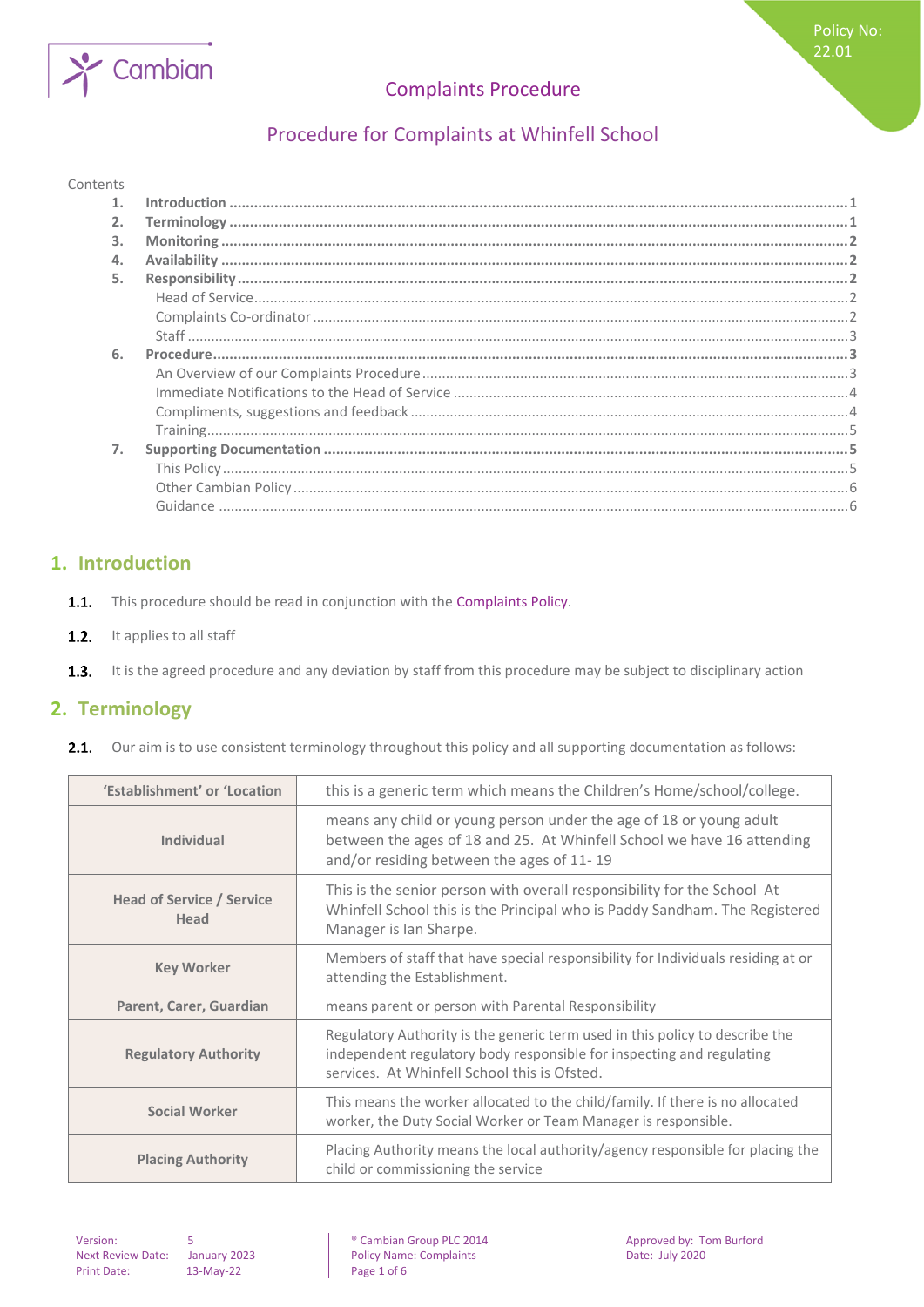

Policy No: 22.01

| <b>Staff</b>      | Means full or part-time employees of Cambian, agency workers, bank workers,  <br>contract workers and volunteers and students on placement. |
|-------------------|---------------------------------------------------------------------------------------------------------------------------------------------|
| <b>CambianKPI</b> | Need wording                                                                                                                                |

### <span id="page-1-0"></span>**3. Monitoring**

- **3.1.** This Procedure is reviewed annually in line with policy requirements.
- $3.2.$ The Head of Service undertakes to ensure that the local elements of this procedure are continually monitored, reviewed and updated. This document was last reviewed as below:



Paddy Sandham **Headteacher** January 2022

 $3.3.$ The effective operation of this Complaints Procedure will be discussed in the regular Senior Leader and Governance meetings, where appropriate.

### <span id="page-1-1"></span>**4. Availability**

- This Complaints Procedure will be made available to all **staff** and brought to the attention of **carers/parents/guardians**,  $4.1.$ **placing authorities** and, where appropriate, potential individuals at the pre-admission stage. A copy can be requested by contacting Whinfell School and visiting our website.
- 4.2. On admission, individuals and their parents/guardians/carers will be given, a copy of the Complaints Procedure.
- 4.3. If an individual has specific or global learning difficulties/disabilities that make it impracticable for him/her to make a complaint, another person such as an advocate or key worker will be nominated to look after the individual's interests in this regard. These arrangements will be made known to the parents/guardians/carers or people acting on the behalf of the individual concerned and to the funders/placing authority.

### <span id="page-1-2"></span>**5. Responsibility**

<span id="page-1-3"></span>**Head of Service**

- **5.1.** Our Head of Service is responsible for:
	- $\bullet$ Ensuring that staff receive relevant training
	- Responsibility and Final sign off of all complaints up to **Step 11** of the Complaints Procedure Internal Stage.  $\bullet$
	- $\bullet$ Monitoring and review of procedures
	- Maintaining the Central Complaints log and confidential complaints file.  $\bullet$
	- Submitting information regarding complaints to **CambianKPI**   $\bullet$

#### <span id="page-1-4"></span>**Complaints Co-ordinator**

- $5.2.$ Our Complaints co-ordinator is Jennifer Carradus
- $5.3.$ The Complaints Co-ordinator is responsible for:
	- ensuring that the Complaints Procedure is well publicised and that copies of the relevant materials are available  $\bullet$ at all times and all associated documents (which are listed at the end of this procedure) are used accordingly.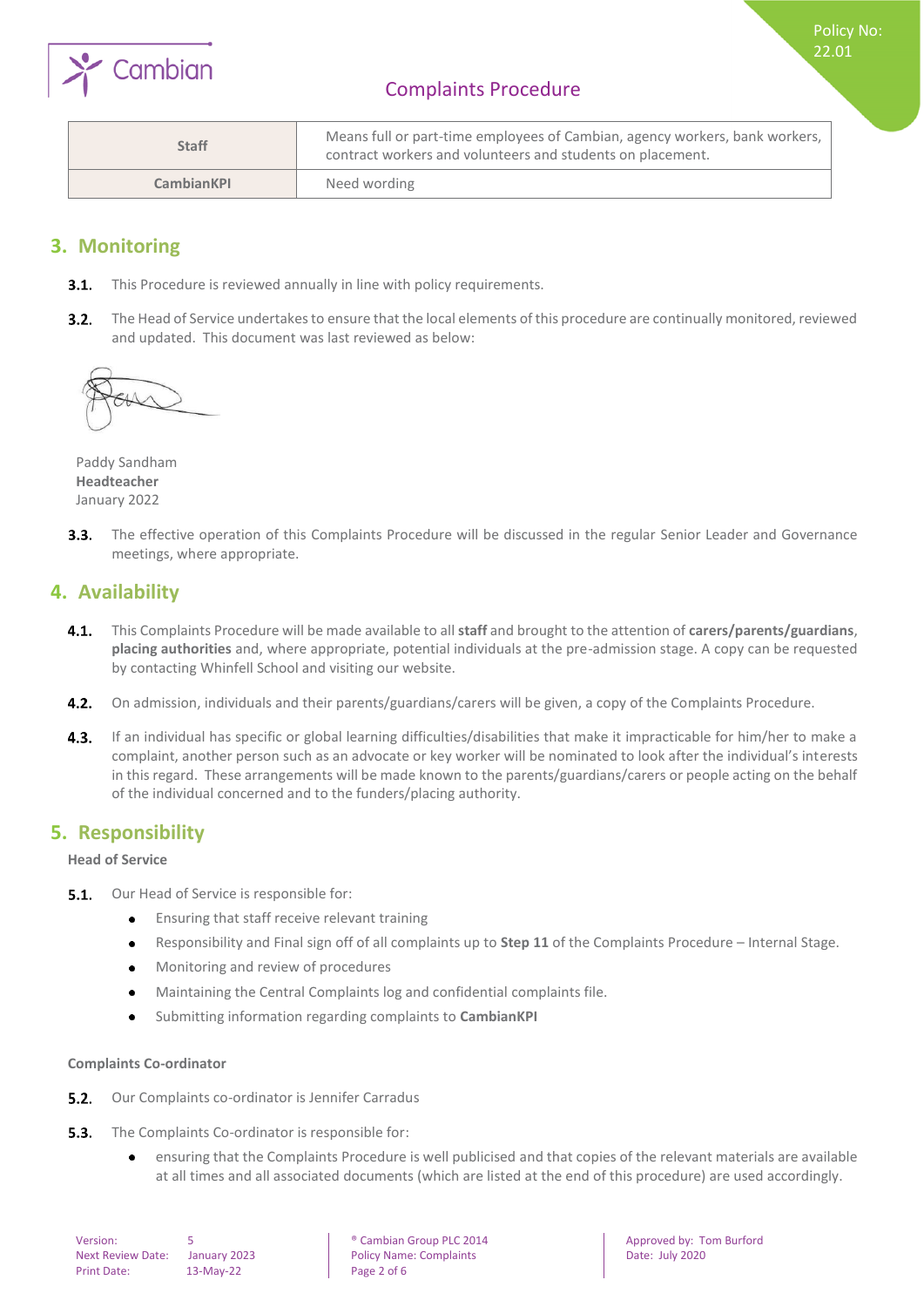

- Receiving complaint forms from staff  $\bullet$
- Supporting the Head of Service to monitor and manage the complaint process up to **Step 8 of the Complaints Procedure (Internal Stage)**

<span id="page-2-0"></span>**Staff**

**5.4.** All staff have day-to-day responsibility to understand and follow the Complaints Procedure and to act promptly and in accordance with the procedures if an Individual or other person indicates that they wish to make a complaint.

### <span id="page-2-1"></span>**6. Procedure**

- $6.1.$ Cambian consider a **complaint** to be a written or oral/verbal expression of dissatisfaction or disquiet in relation to the exercise of its functions in relation to its current or past individuals.
- $6.2.$ It is our expectation that most problems, concerns, comments, criticisms etc about our service, can best be dealt with by staff informally at an early stage. Through meetings, the key worker system, regular review meetings and the involvement, where appropriate, of parents/carers and location and appropriate local authority staff, such matters can be aired and dealt with speedily and, in the majority of cases, resolved.

### <span id="page-2-2"></span>**An Overview of our Complaints Procedure**

- $6.3.$ The detailed complaints procedure is set out in the Complaints Flow Chart. This includes expected time frames and responsibilities for dealing with all elements of managing a complaint and any necessary actions to take.
- $6.4.$ For complaints regarding the **use of the Mental Health Act 1983** please see the separate Procedure for this..
- $6.5.$ Ideally a complaint should be made using Complaint Form but this is not essential. There are a variety of complaint forms which can be used for this purpose:
	- Complaint form (22.03) used by parents/carers/members of public etc
	- Complaints forms for Individuals  $(22.09a g)$  which set out 3 options for making a complaint:  $\bullet$ 
		- o Speak to a person they trust at the home
		- o By telephone to either Head office/Operations director or the service's regulatory authority
		- o Complete the form and post it in a pre-addressed and pre-paid envelope to Head Office.
- $6.6.$ The Complaints Co-ordinator is responsible for ensuring that pre-addressed and stamped envelopes are available with the complaint forms for Individuals. Depending on the service type, the addressed envelopes will be sent to either:
	- Education Services
	- Residential Services (West)
	- Residential Services (East)
- **6.7.** At the following address

Cambian Group 4th Floor, The Waterfront Chancellors Road London W6 9RU

- On receipt of a complaint the member of staff must record it on the relevant Complaint Tracking Form (**22.03a** for  $6.8.$ Individuals and **22.03b** is for all other complaints). Staff are to follow the instructions on the form for further action.
- 6.9. NOTE: For complaints forms received at Cambian Head Office, the procedure for following up complaints will be carried out by the relevant Operational Director.
- **6.10.** Initially the member of staff receiving the complaint will decide if it is something that can be resolved quickly and informally. Staff should only do this if they feel confident to do so. If necessary, the staff member will seek advice from their line manager.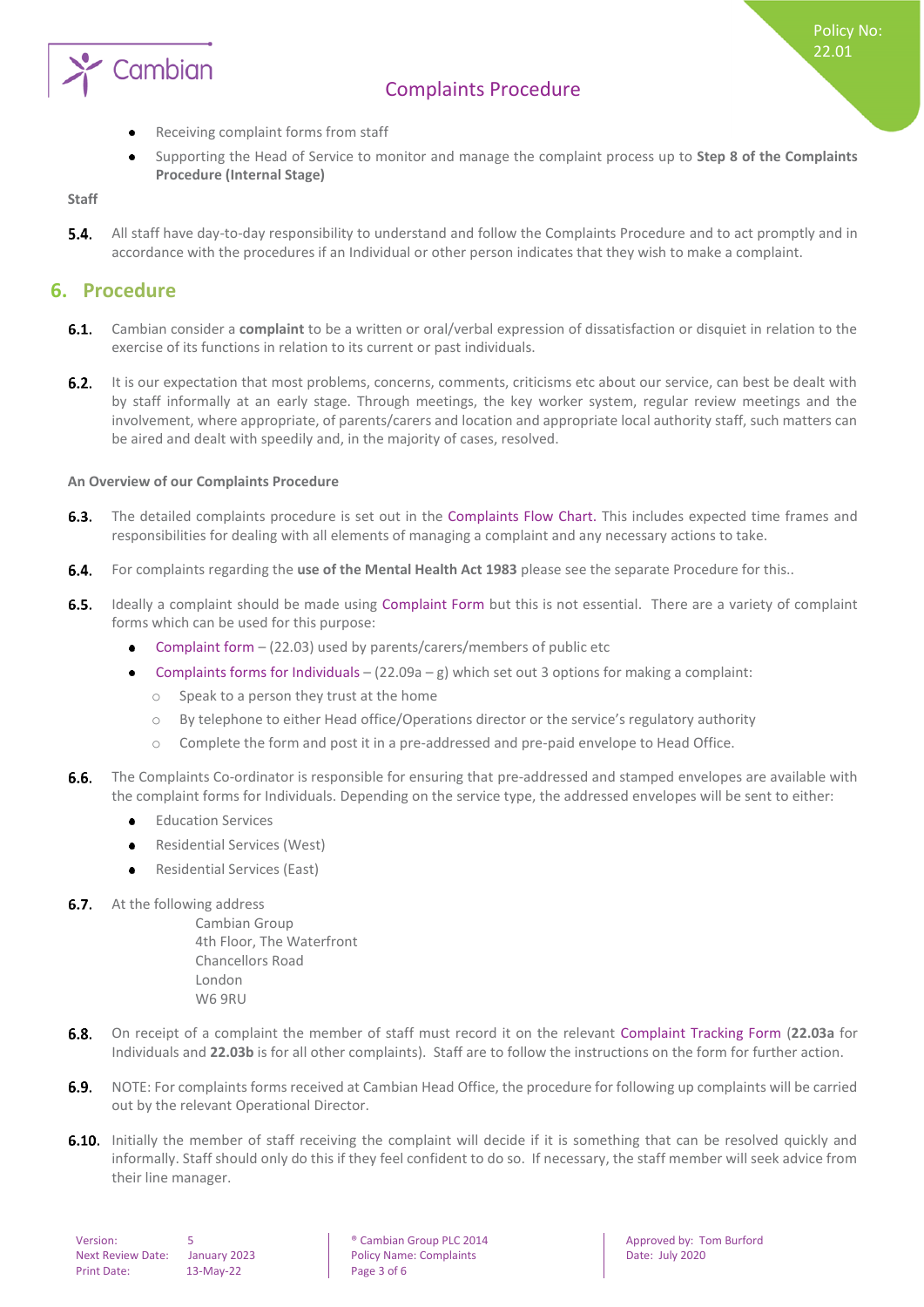

Policy No: 22.01

- 6.11. Identified key staff are to offer to meet with the complainant to respond to their complaint. Where this is not felt to be appropriate or if it cannot be resolved quickly and informally the complaint will be passed to the Complaints Coordinator who will follow the complaints procedure until the complaint is concluded using the Complaints Procedure as set out in the Complaints Flowchart.
- **6.12.** If the complaint cannot be resolved internally (Steps  $1 8$  of complaints flowchart) the Operations Director will appoint an external investigator as part of the Complaints Procedure (Steps 9-11 of complaints flowchart.
- 6.13. The next stage of the complaint procedure is the Appeal Process (Steps 12-15). The Operations Director will appoint an appeal panel consisting of three persons, none of whom have had any involvement or are connected in any way to any of the parties involved in the complaint and none of whom are members of staff or management of the location. At least one member of the Appeal Panel will be independent of Cambian Group. The Complainant will be invited to attend the hearing if they wish and be given the opportunity to be accompanied by a person of their choice. The decision of the Appeal Panel is final.
- **6.14.** If the complainant is not satisfied with the outcome of the appeal process at any stage they may choose to take the matter up with our Regulatory Authority (Step 16) as below. Their contact details will be made available to Individuals and external stakeholders as required as follows: Ofsted

Tel: 0300 1234 234, In Writing to:

Enquiries National Business Unit Ofsted 5th, 6th and 7th Floors Piccadilly Gate Store Street Manchester M1 2WD

#### <span id="page-3-0"></span>**Immediate Notifications to the Head of Service**

- **6.15.** The Head of Service will be made aware immediately of any complaints regarding the following:
	- Injury to an Individual.  $\bullet$
	- $\bullet$ Violence or ill treatment.
	- Theft or defrauding an individual.
	- Serious neglect of an individual including neglect of their treatment.
	- Indecent or offensive behaviour by a member of staff.  $\bullet$
	- Breaches of an individual's confidentiality.  $\bullet$
	- $\bullet$ All types of discrimination.
	- Any safeguarding issues
- 6.16. In these circumstances they will identify who will investigate the complaint, if the complaint relates to a safeguarding issue; this will be managed in accordance with the Child Protection - Safeguarding policy
- **6.17.** All complaints are to be discussed and documented in the relevant management meetings. The discussion is to include any actions required to address any complaints raised. This also provides a forum for learning from the complaint and putting in place any recommendations from the investigation.

#### <span id="page-3-1"></span>**Compliments, suggestions and feedback**

6.18. Any compliments, suggestions or feedback received by staff should be recorded separately on a Compliments Log to be held by the Head of Service and be managed under the Consultation, Communication and Feedback Policy and Procedures.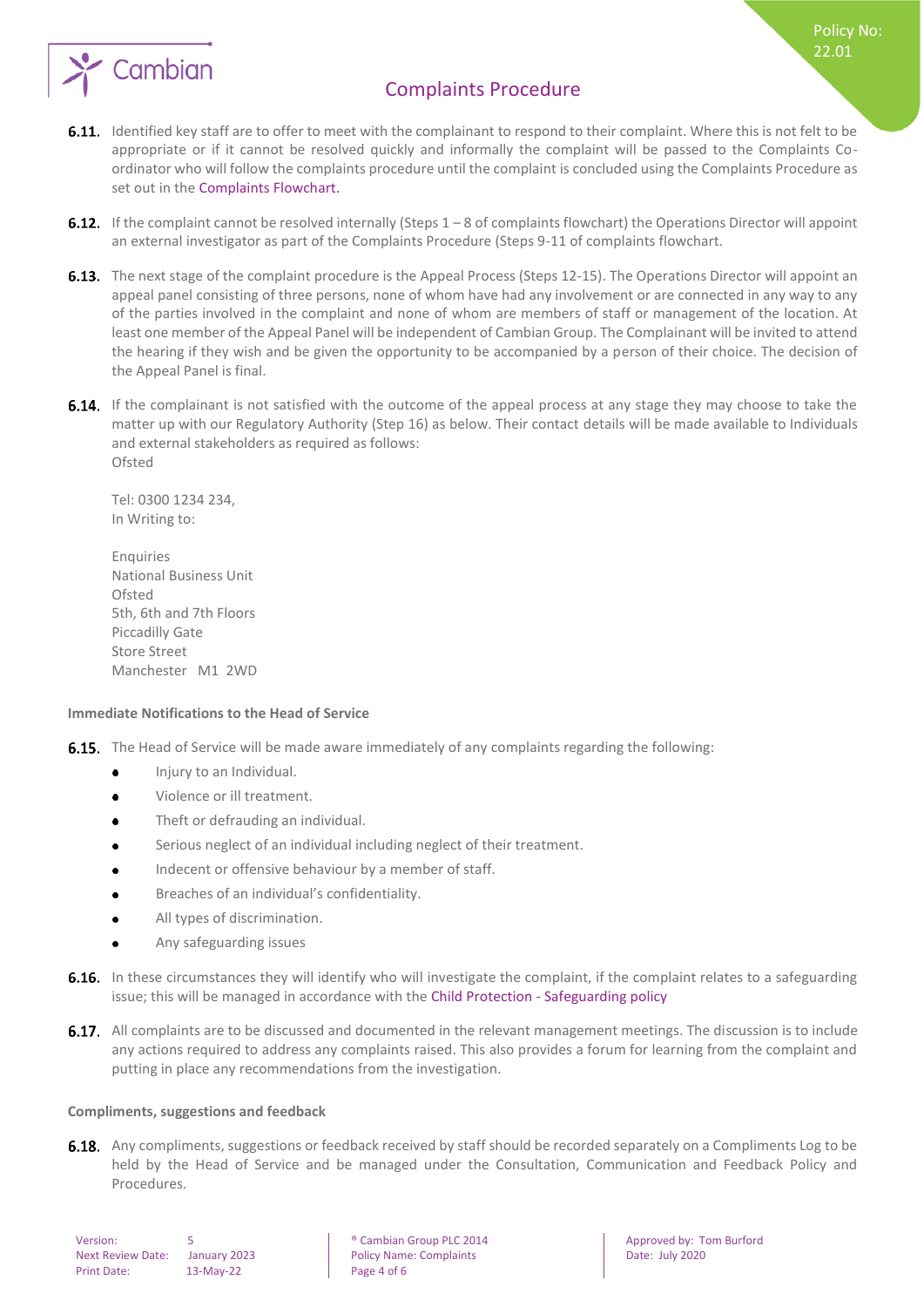

### <span id="page-4-0"></span>**Training**

6.19. The Head of Service will ensure that all staff are allocated dates to attend 'managing complaints' training.

6.20. The training will cover:

- $\bullet$ Cambian's complaints policy and procedure.
- What constitutes a complaint.  $\bullet$
- How to handle a complaint.  $\bullet$
- Investigating complaints.  $\bullet$
- Managing complaints for improvement.  $\bullet$

#### **Audit**

<span id="page-4-1"></span>6.21. The Head of Service will use a Complaint Tracking Form as an audit trail for any investigation carried out.

### **7. Supporting Documentation**

### <span id="page-4-2"></span>**This Policy**

| 7.1. | 22.00               | <b>Complaints Policy</b>                                         |
|------|---------------------|------------------------------------------------------------------|
| 7.2. | 22.01               | Procedure - Complaints                                           |
| 7.3. | 22.01a              | Procedure - Complaints regarding the MHA                         |
| 7.4. | 22.02               | <b>Complaints Flowchart</b>                                      |
| 7.5. | 22.03               | Complaint Form                                                   |
| 7.6. | 22.04a              | Complaint Tracking Form - Individuals                            |
| 7.7. | 22.04b              | <b>Complaint Tracking Form - Others</b>                          |
| 7.8. | 22.05               | Complaint log                                                    |
| 7.9. | 22.06               | <b>Complaints Letter Templates 1-9</b>                           |
|      | <b>7.10.</b> 22.07  | How to Complain Pictorial Booklet                                |
|      | <b>7.11.</b> 22.07a | Complaint Leaflet PECS - Home                                    |
|      | 7.12. 22.07b        | Complaints Leaflet PECS - School                                 |
|      | <b>7.13.</b> 22.08a | Complaints Information Leaflet for Individuals - CHILDRENS HOMES |
|      | 7.14. 22.08b        | Complaint Information Poster for Individuals - EDUCATION         |
|      | <b>7.15.</b> 22.08c | Complaints Information for Parents, visitors and public          |
|      |                     | 7.16. 22.08d Complaints Information Poster for Staff             |
|      | <b>7.17.</b> 22.09a | Complaint Form for Individuals 7-13 - OFSTED                     |
|      |                     | 7.18. 22.09b Complaint Form for Individuals 13+ - OFSTED         |
|      | 7.19. 22.09c        | Complaint Form for Individuals - CQC HOME                        |